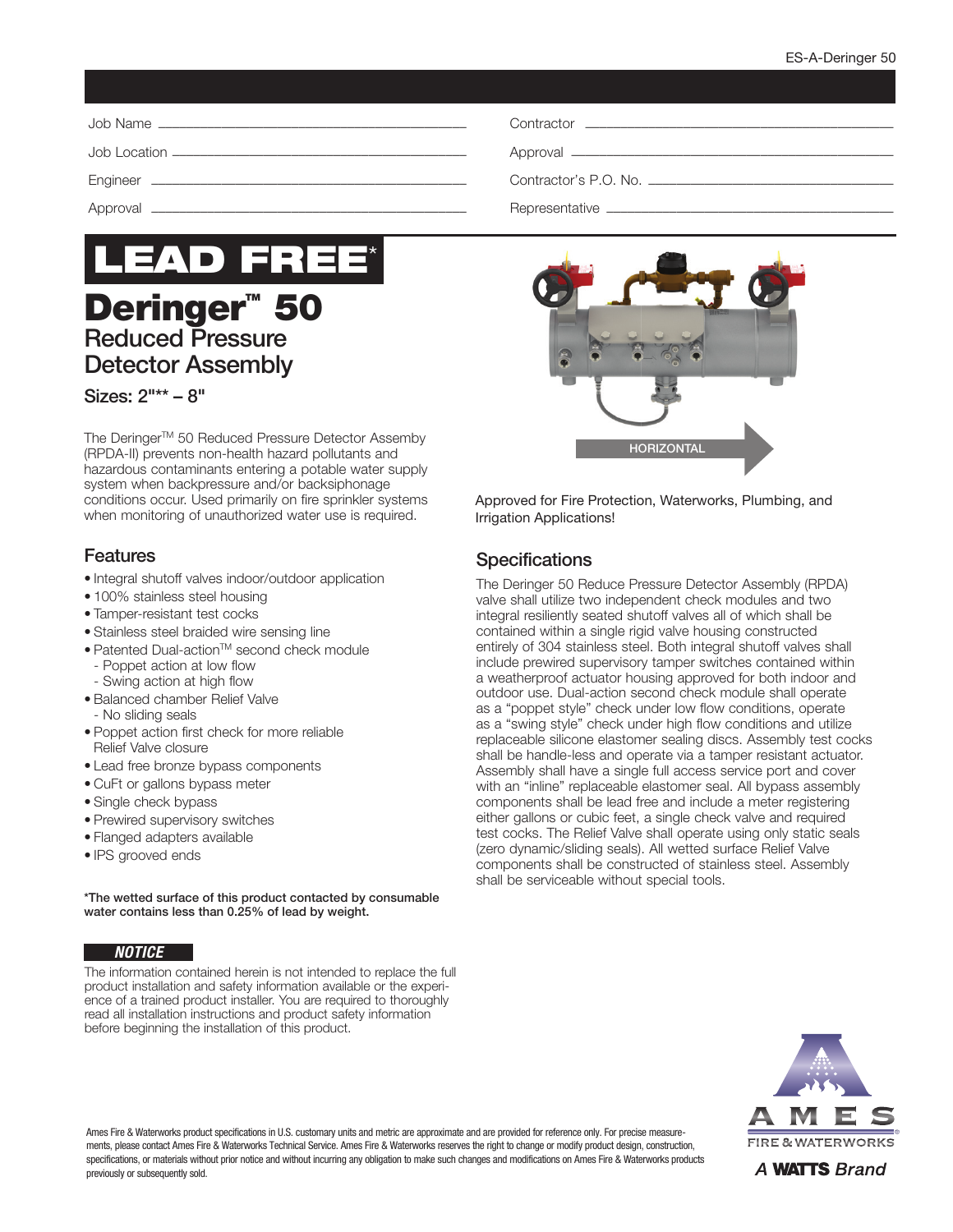#### **Materials**

SOV Disks: EPDM/304SS<br>SOV Shafts: 304 Stainless

Non-wetted Bolts: Grade 8 Zinc Plated<br>Check Disks: Silicone (NSF) Check Disks: Silicone (NSF)<br>Wetted Fasteners: 18-8 Stainless Bypass Components: RV Housing: 304 Stainless Steel

Check Springs: 17-7 Stainless Steel<br>Check Pins: 17-7/18-8 Stainless O-rings: Buna-N (NSF)<br>Bypass Internals: ABS Polymer

Valve Housing: 304 Stainless Steel<br>Valve Cover: 304 Stainless Steel 304 Stainless Steel 304 Stainless Steel Bypass Spring: 302 Stainless Steel<br>RV Spring: 302 Stainless Steel 302 Stainless Steel

SOV Bearings: Teflon<sup>®</sup> fluoropolymer/Bronze 18-8 Stainless Steel<br>Lead Free Bronze

Check Pins: 17-7/18-8 Stainless Steel<br>Check Seats: Noryl® Polymer (NSF Check Seats: Noryl<sup>®</sup> Polymer (NSF<br>O-rings: Buna-N (NSF) Bypass Internals: ABS Polymer (NSF)<br>RV Hose: Braided Stainless S **Braided Stainless Steel Wire** 

#### Pressure — Temperature

Temperature Range: 33°F – 140°F Working Pressure: 10 – 175psi

#### **Standards**

AWWA C511-07 Compliant NSF/ANSI 372, UL CERTIFIED LEAD FREE

End Connections

- IPS Groove for Steel Pipe: AWWA C606
- Flange Adapters: ANSI B16.1 Class 125



JS( APPROVEI

#### Dimensions — Weights



| <b>Size</b>       | <b>Model</b> | Ht.  |     | Hb  |     |      |     | D       |    | Η    |     | W    |     | Weight |    |
|-------------------|--------------|------|-----|-----|-----|------|-----|---------|----|------|-----|------|-----|--------|----|
| in.               |              | in.  | mm  | in. | mm  | in.  | mm  | in.     | mm | in.  | mm  | in.  | mm  | lbs    | кg |
| $2(2\frac{1}{2})$ | 50           | 9.3  | 236 | 8.7 | 221 | 22.1 | 561 | $0.0\,$ |    | 18.0 | 457 | 12.5 | 318 | 59     | 27 |
| $2\frac{1}{2}$    | 50           | 7.1  | 180 | 8.7 | 74  | 18.7 | 475 | $0.0\,$ |    | 15.8 | 401 | 11.0 | 279 | 47     | 21 |
| 3                 | 50           | 7.4  | 188 | 8.7 | 74  | 18.7 | 475 | $0.0\,$ |    | 16.1 | 409 | 11.0 | 279 | 49     | 22 |
| 4                 | 50           | 7.9  | 201 | 8.7 | 79  | 18.7 | 475 | 0.2     |    | 16.6 | 422 | 11.0 | 279 | 51     | 23 |
| 6                 | $50X*$       |      |     |     |     |      |     |         |    |      |     |      |     |        |    |
| 8                 | 50           | 10.4 | 264 | 5.4 | 137 | 31.0 | 787 | 8. ا    | 46 | 21.7 | 536 | 13.8 | 351 | 150    | 68 |

\*\*2" size utilizes a 2 ½" assembly with 2 ½" groove to 2" female NPT adapter and couplings. Adapter and couplings ship unassembled. \*For 6" models see Series Deringer 50X

Teflon® is a registered trademark of The Chemours Company. Noryl® is a registered trademark of SABIC Global Technologies B.V.